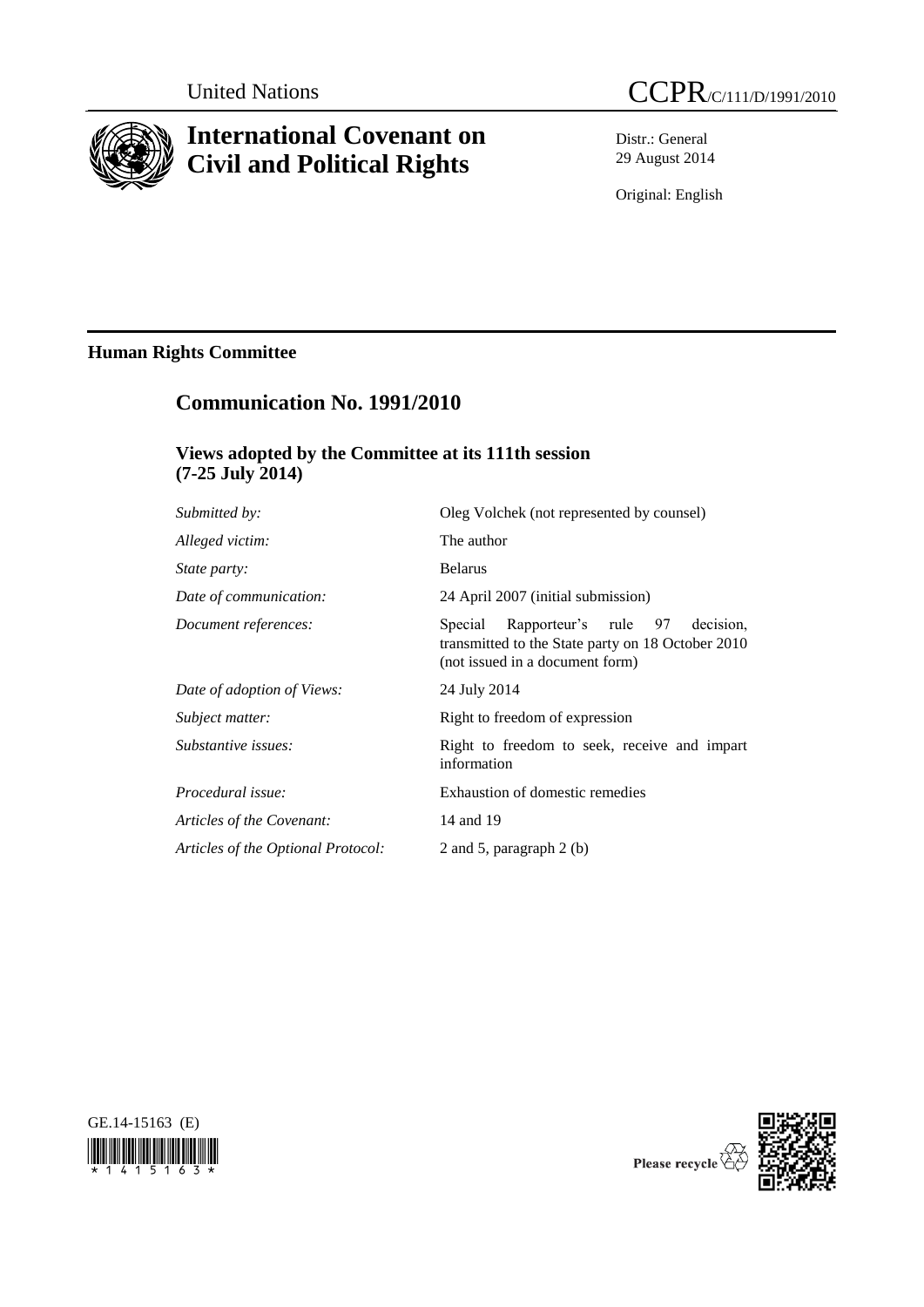#### **Annex**

### **Views of the Human Rights Committee under article 5, paragraph 4, of the Optional Protocol to the International Covenant on Civil and Political rights (111th session)**

concerning

#### **Communication No. 1991/2010**\*

| Submitted by:          | Oleg Volchek (not represented by counsel) |
|------------------------|-------------------------------------------|
| Alleged victim:        | The author                                |
| <i>State party:</i>    | <b>Belarus</b>                            |
| Date of communication: | 24 April 2007 (initial submission)        |

*The Human Rights Committee*, established under article 28 of the International Covenant on Civil and Political Rights,

*Meeting on* 24 July 2014,

*Having concluded* its consideration of communication No. 1991/2010, submitted to the Human Rights Committee by Oleg Volchek under the Optional Protocol to the International Covenant on Civil and Political Rights,

*Having taken into account* all written information made available to it by the author of the communication and the State party,

*Adopts* the following:

#### **Views under article 5, paragraph 4, of the Optional Protocol**

1. The author of the communication is Oleg Volchek, a Belarusian national, born in 1967. He claims to be a victim of violations by Belarus of his rights under article 14 and article 19 of the International Covenant on Civil and Political Rights. The Optional Protocol entered into force for Belarus on 30 December 1992. The author is unrepresented.

#### **The facts as submitted by the author**

2.1 The author submits that, on 20 August 2006, while on his way to Poland in his private car, by customs officers; his car was searched and he was charged with violating article 193-9, paragraph 1, of the Code of Administrative Offences of Belarus because he was allegedly transporting forbidden books across the State border.

2.2 The author submits that on 17 October 2006, the Oktyabrsky District Court convicted him for violating the Code of Administrative Offences and sentenced him to pay

<sup>\*</sup> The following members of the Committee participated in the consideration of the present communication: Yadh Ben Achour, Lazhari Bouzid, Cornelis Flinterman, Yuji Iwasawa, Walter Kälin, Zonke Zanele Majodina, Gerald L. Neuman, Sir Nigel Rodley, Víctor Manuel Rodríguez Rescia, Fabián Omar Salvioli, Dheerujlall Seetulsingh, Anja Seibert-Fohr, Yuval Shany, Konstantine Vardzelashvili, Margo Waterval and Andrei Paul Zlătescu.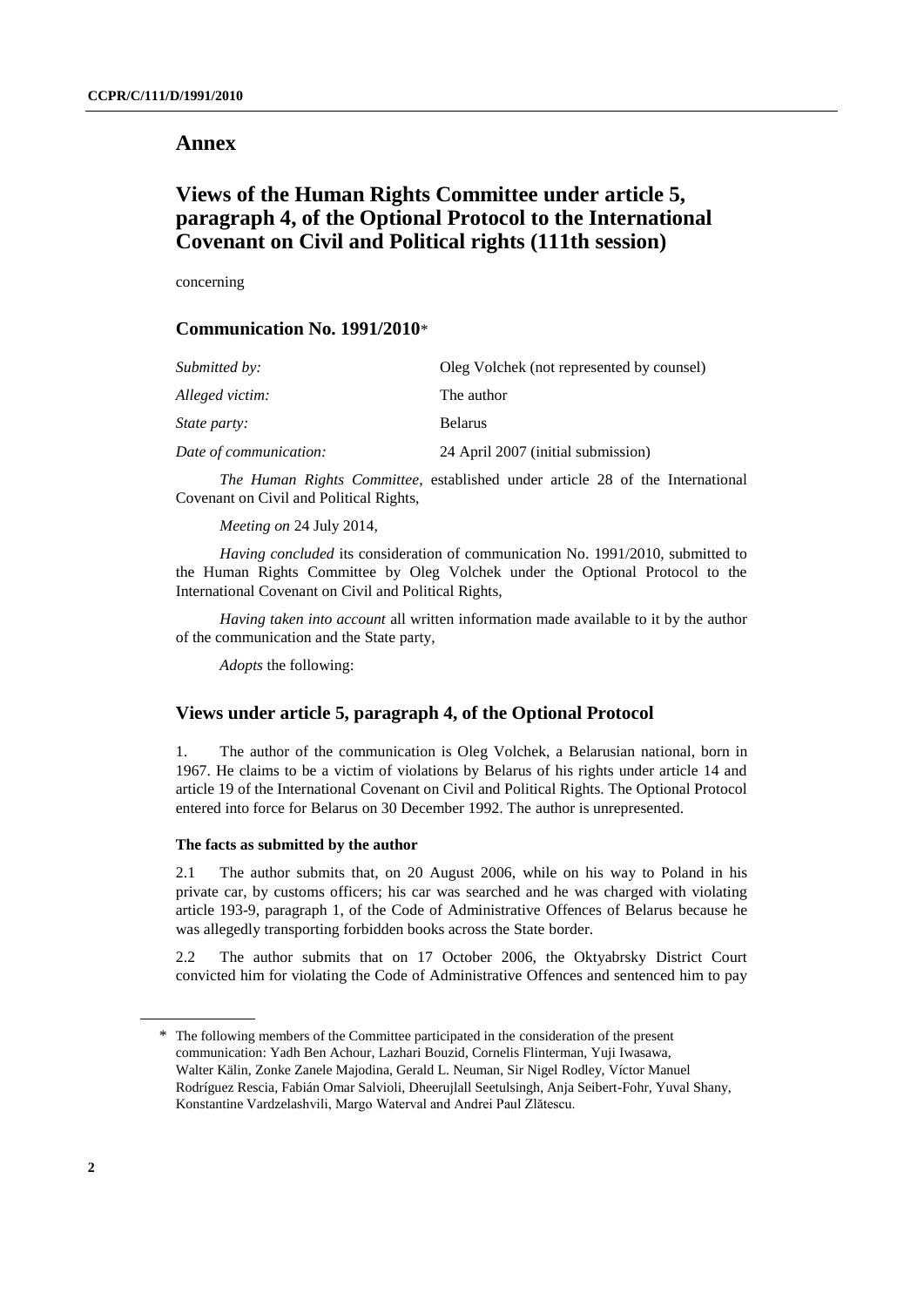a fine of  $1,550,000.00$  Belarusian roubles.<sup>1</sup> The court found that the author had violated provisions of the Belarus Customs Committee Regulation No. 7, dated 20 February 2002, and the Order of Council of Minister of the Republic of Belarus No. 218, dated 18 March 1997. In its decision, the court relied, inter alia, on a letter dated 21 September 2006, which the State Security Committee had sent to the State Customs Committee. In that letter, the State Security Committee provided its analysis of the two books seized from the author at the border, and confirmed that they were indeed "prohibited from moving them across the State border", and that they were subject to seizure and had to be destroyed.

2.3 The author submits that the books in his possession were: one book entitled, "The Chronicles of the Government's Turpitude: What really happened to General Yury Zakharenko, How and Why?"; and three copies of a book entitled, "The 2006 Presidential Election in Belarus: Facts and Comments". He claims that he is the author of one of the books and that they were not prohibited from being moved across the border, nor did he have to declare them in the customs declaration form.

2.4 The author admits that he was in possession of the above-mentioned books while he was leaving Belarus through a border checkpoint with Poland. He submits that, when he was filing the customs declaration, he explicitly asked the customs officer conducting the inspection whether he was supposed to declare the books that he was carrying and he received a negative answer. He reiterates that he is one of the authors of one of the books and states that the books contain no information that is harmful to the reputation of third persons or concerning State security, and that he did not intend to sell them. He claims that he was not informed of the time and date of the hearing, therefore the hearing was held in his absence.

2.5 The author submits that on 26 October 2006, he appealed the judgement of the Oktyabrsky District Court to the President of the Grodno Regional Court; the appeal was rejected on 16 November 2006. The latter court also confirmed that the books that the author had attempted to move across the border, "could indeed harm the political interests and national security of the Republic of Belarus". The Grodno Regional Court denied the author's claims that he was not informed about the date and time of the hearing.

2.6 The author submits that on 26 February 2007, the Supreme Court of Belarus rejected his appeal as well. In its decision, the Supreme Court stated that, according to the Tax Code of Belarus, "goods and means of transportation that cross the border of the Republic of Belarus" are subject to customs declaration. Failure to submit such customs declaration of goods and means of transportation constitutes a violation of article 193-9, paragraph 1, of the Code of Administrative Offences. The Supreme Court further stated that the author was duly informed of the date, time and place of the hearing, but failed to appear to court.

2.7 The author therefore contends that he has exhausted all available and effective domestic remedies.

#### **The complaint**

3.1 The author claims that, by stopping him at the border, seizing the above-mentioned books and imposing an administrative fine, the State party violated his rights under article 19 of the Covenant. He submits that the books, which he was forbidden to move across the border and which were confiscated by the customs officer, contain opinions about the situation in Belarus.

 $1$  Equivalent to US\$ 775, based on the exchange rate on the date of the court decision.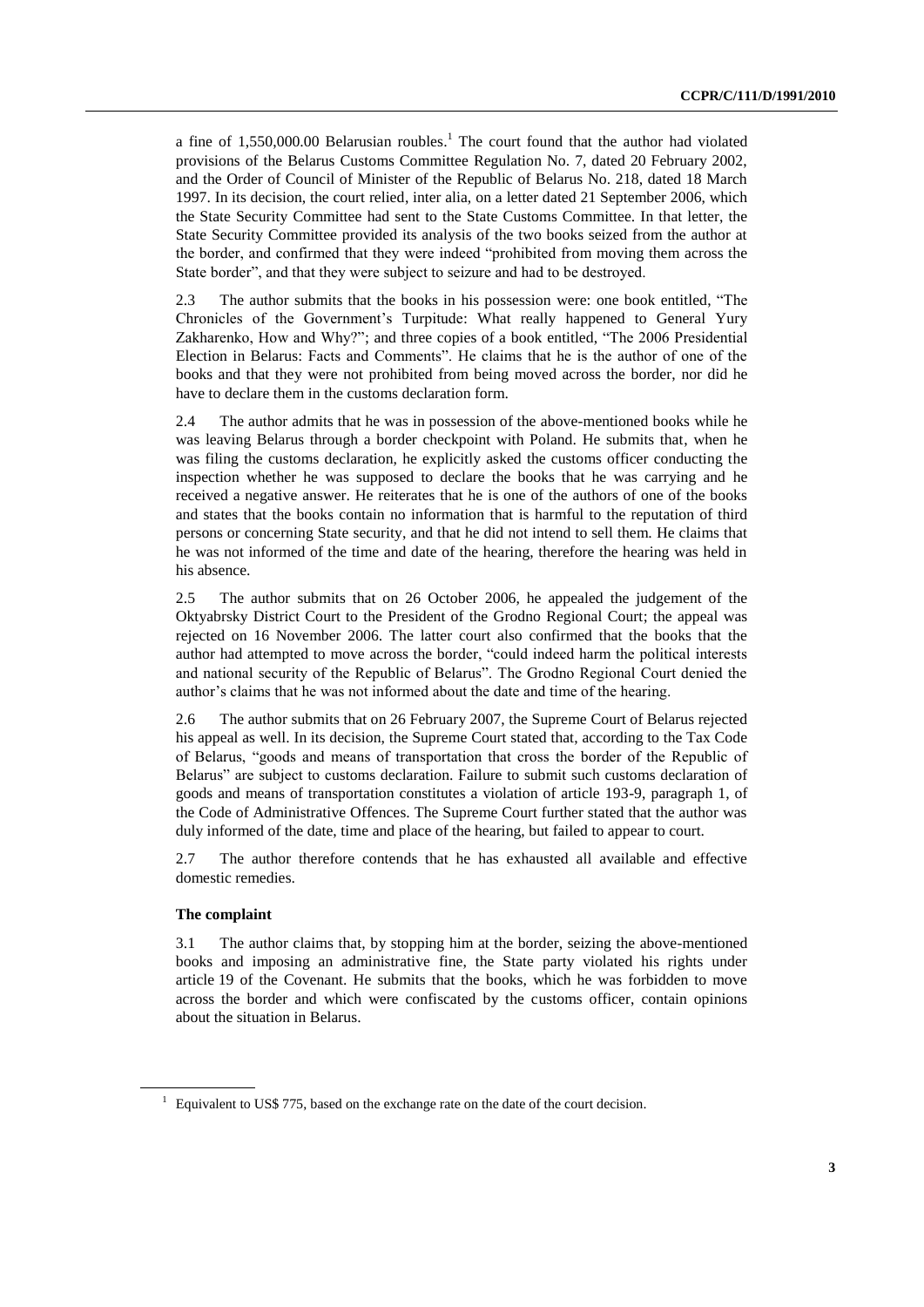3.2 The author further submits that the administrative hearing in the Oktyabrsky District Court violated his rights to a fair and public hearing, under article 14 of the Covenant, because it took place in his absence. He claims that he was not informed about when and where the hearing would be taking place and he did not waive his right to be present. He submits that the transcript of the hearing contains no evidence that he was summoned, nor that the judge attempted to verify the reason for his absence. The initial judgement by the Oktyabrsky District Court states that the author had been duly summoned to appear in court; however the author states that he had enquired with the post office and obtained evidence that the letter informing him that the court hearing would take place on 17 October 2006 was not delivered to him until 27 October 2006. He further claims that the Grodno Regional Court ignored this piece of evidence during the hearing of his appeal.

3.3 The author further claims that, in general, the courts in Belarus are not independent; he refers to the report of the Special Rapporteur on the independence of judges and lawyers of 8 February 2001 on his mission to Belarus (E/CN.4/2001/65/Add.1). He also points out that the courts relied on a letter from the State Security Committee, and submits that the State Security Committee's conclusion is formal and arbitrary; does not contain any grounds; nor does it specify on what expertise or information the books were banned. Nonetheless, the analysis and conclusion of the State Security Committee were accepted by the courts without any questioning of its validity and legality under domestic or international law. The author maintains that the above confirms that his rights under articles 14 and 19 of the Covenant were violated.

#### **The State party's observations on admissibility**

4.1 On 6 January 2011, the State party submitted, with regard to the present communication and several other communications before the Committee, that the author had not exhausted all available domestic remedies in Belarus, including filing a petition for supervisory review with the Prosecutor's Office of a judgment having the force of res judicata. It also submits that, upon becoming a party to the Optional Protocol, it did not give its consent to recognize the extension of the Committee's mandate to consider communications from individuals who have not exhausted domestic remedies; that the present communication was registered in violation of the provisions of the Optional Protocol; that there are no legal grounds for the State party to consider its admissibility; and that any references in that connection to the Committee's long-standing practice, methods of work, case law are not legally binding on it.

4.2 On 5 October 2011, the State party again challenged the admissibility of the communication, arguing that the author had failed to exhaust all available domestic remedies, as he had not filed a request with a prosecutor to initiate supervisory review proceedings of his case.

4.3 By a note verbale of 25 January 2012, the State party further noted that upon becoming a party to the Optional Protocol, it had recognized the Committee's competence, under article 1 thereof, to receive and consider communications from individuals subject to its jurisdiction, claiming to be victims of a violation by the State party of any of the rights set forth in the Covenant. However, that recognition of competence was undertaken in conjunction with other provisions of the Optional Protocol, including those that established criteria regarding petitioners and the admissibility of their communications, in particular articles 2 and 5, paragraph 2, of the Optional Protocol. It maintains that, under the Optional Protocol, States parties have no obligation regarding recognition of the Committee's rules of procedure nor its interpretation of the provisions of the Optional Protocol. It submits that, in the context of the complaint procedure, States parties should be guided first and foremost by the provisions of the Optional Protocol and that references to the Committee's long-standing practice, methods of work and case law were not subjects of the Optional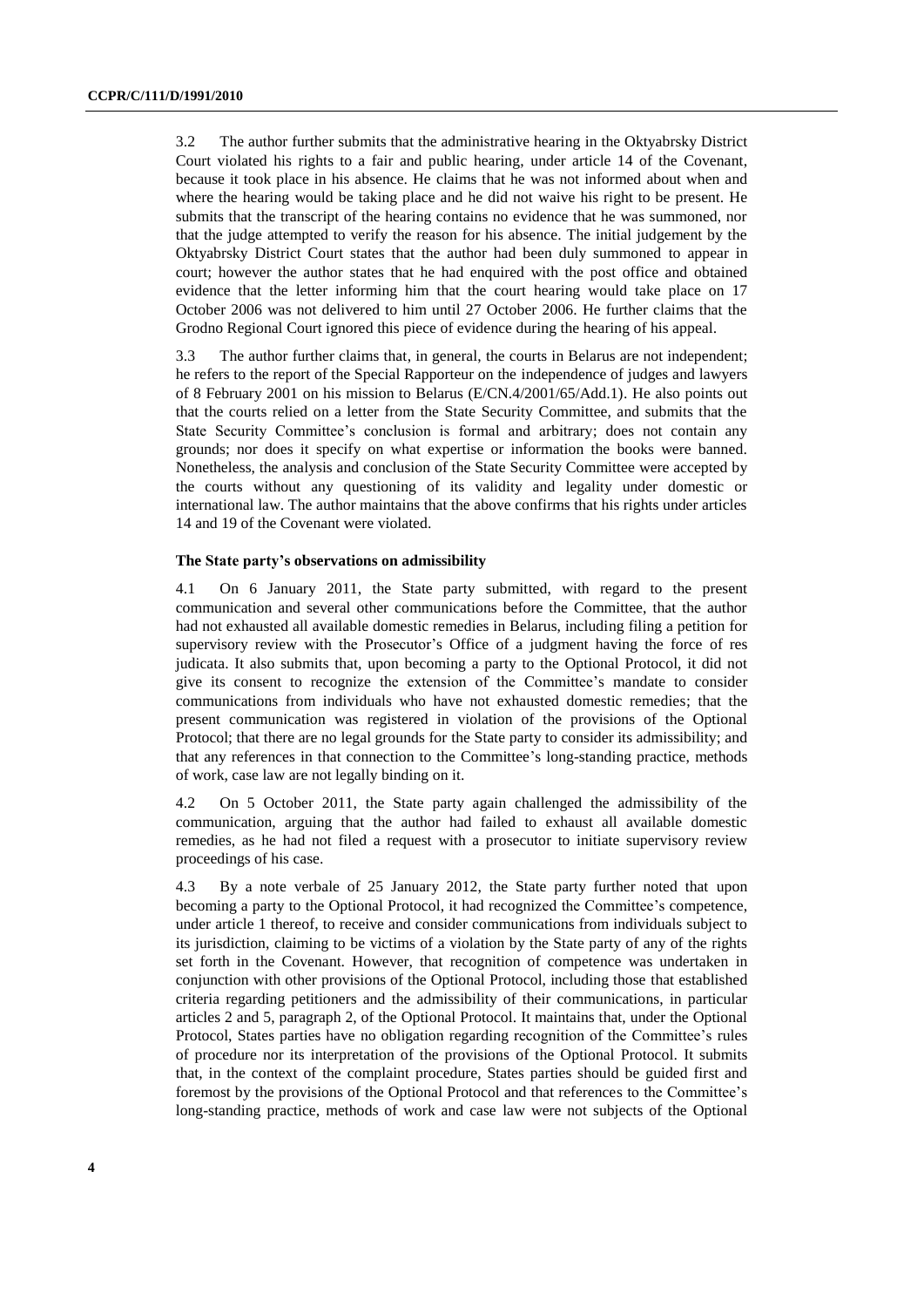Protocol. It also submits that any communication registered in violation of the provisions of the Optional Protocol will be viewed by the State party as being incompatible with the Optional Protocol and rejected without comments on admissibility or merits. The State party further maintains that decisions taken by the Committee on such rejected communications will be considered by its authorities as "invalid".

#### **Issues and proceedings before the Committee**

#### *The State party's lack of cooperation*

5.1 The Committee notes the State party's assertion that there are no legal grounds for the consideration of the author's communication, insofar as it was registered in violation of the provisions of the Optional Protocol; that it has no obligation regarding recognition of the Committee's rules of procedure nor regarding the Committee's interpretation of the provisions of the Optional Protocol; and that any decision taken by the Committee on the present communication will be considered "invalid" by its authorities.

5.2 The Committee recalls that under article 39, paragraph 2, of the Covenant, it is empowered to establish its own rules of procedure, which the States parties have agreed to recognize. It further observes that, by adhering to the Optional Protocol, a State party to the Covenant recognizes the competence of the Committee to receive and consider communications from individuals claiming to be victims of violations of any of the rights set forth in the Covenant (preamble and art. 1). Implicit in a State's adherence to the Protocol is the undertaking to cooperate with the Committee in good faith so as to permit and enable it to consider such communications, and after examination thereof, to forward its Views to the State party and the individual (art. 5, paras. 1 and 4). It is incompatible with those obligations for a State party to take any action that would prevent or frustrate the Committee in its consideration and examination of the communication and in the expression of its Views.<sup>2</sup> It is up to the Committee to determine whether a communication should be registered. The Committee observes that, by failing to accept the competence of the Committee to determine whether a communication should be registered and by declaring beforehand that it will not accept the Committee's determination on the admissibility or the merits of the communication, the State party is violating its obligations under article 1 of the Optional Protocol to the International Covenant on Civil and Political Rights.<sup>3</sup>

#### *Consideration of admissibility*

6.1 Before considering any claim contained in a communication, the Human Rights Committee must, in accordance with rule 93 of its rules of procedure, decide whether or not the case is admissible under the Optional Protocol to the Covenant.

6.2 The Committee has ascertained, as required under article 5, paragraph 2 (a), of the Optional Protocol, that the same matter is not being examined under another procedure of international investigation or settlement.

6.3 The Committee notes that the State party has challenged the admissibility of the communication on the grounds of non-exhaustion of domestic remedies under article 5, paragraph 2 (b), of the Optional Protocol, observing that the author did not request the

<sup>2</sup> See, inter alia, communication No. 869/1999, *Piandiong et al.* v. *the Philippines*, Views adopted on 19 October 2000, para. 5.1.

<sup>3</sup> See, inter alia, communications No. 1226/2003, *Korneenko* v. *Belarus*, Views adopted on 20 July 2012, paras. 8.1 and 8.2; No. 1948/2010, *Turchenyak et al* v. *Belarus*, Views adopted on 24 July 2013, paras. 5.1 and 5.2.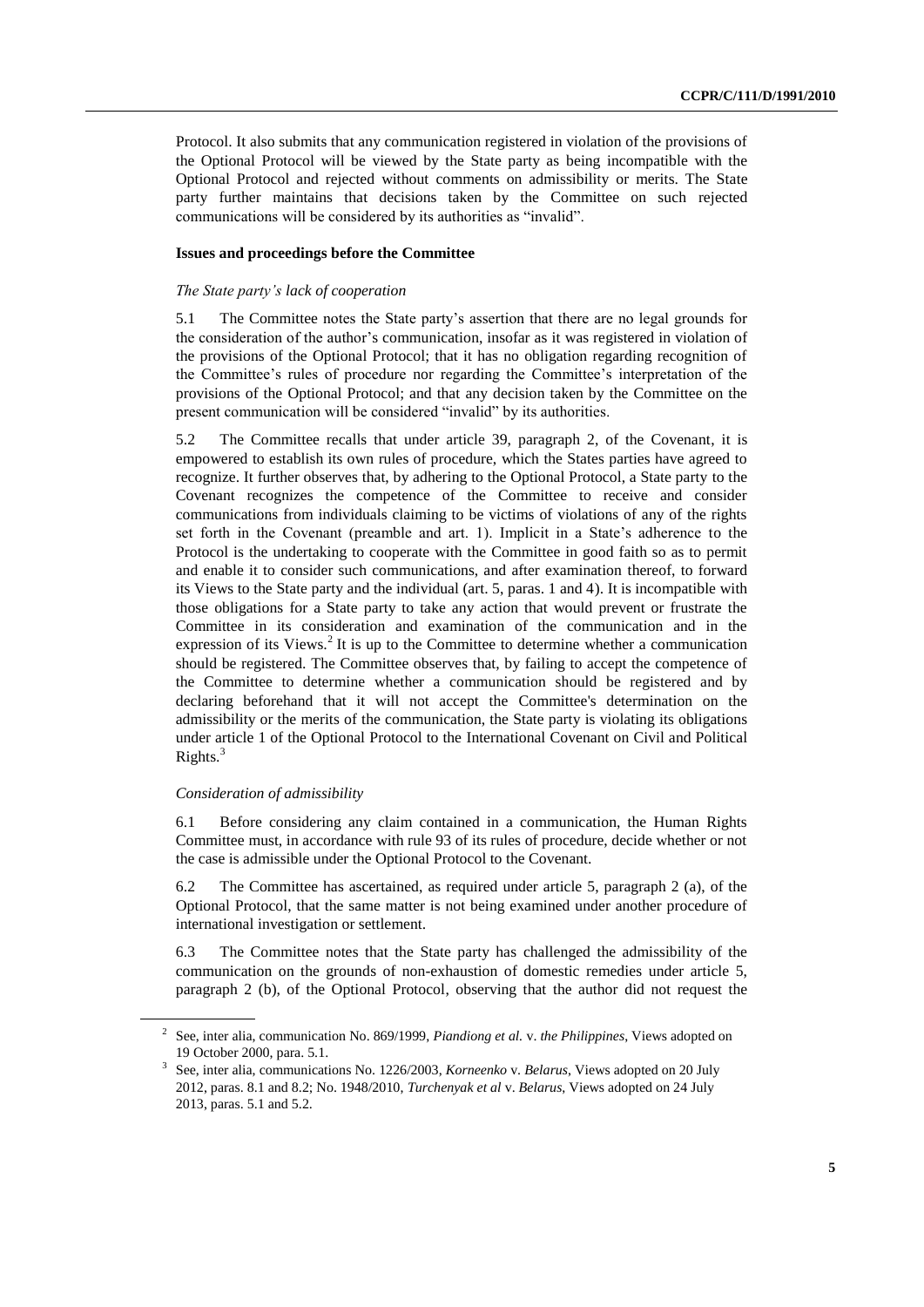Prosecutor's Office to consider his case under supervisory review proceedings. The Committee recalls its jurisprudence, according to which a petition to a Prosecutor's Office for supervisory review of court decisions that have taken effect does not constitute a remedy which has to be exhausted for the purposes of article 5, paragraph 2 (b), of the Optional Protocol.<sup>4</sup> Accordingly, the Committee considers that it is not precluded by the requirements of article 5, paragraph 2 (b), of the Optional Protocol from examining the present communication.

6.4 In the light of the information before it, the Committee considers that the author has sufficiently substantiated his claims under articles 14 and 19 of the Covenant for purposes of admissibility. Accordingly, it declares the communication admissible and proceeds to its examination on the merits.

#### *Consideration of merits*

7.1 The Human Rights Committee has considered the present communication in the light of all the information made available to it by the parties, as required under article 5. paragraph 1, of the Optional Protocol.

7.2 The first issue before the Committee is whether the seizure of books that were in the author's possession when he was crossing the border with Poland and his subsequent sentence to an administrative fine constitute a violation of the author's rights under article 19 of the Covenant.

7.3 The Committee recalls that article 19, paragraph 2, of the Covenant requires States parties to guarantee the right to freedom of expression, including the freedom to seek, receive and impart information and ideas of all kinds, regardless of frontiers, either orally, in writing or in print. The Committee refers to its general comment No. 34 (2011) on article 19: freedoms of opinion and expression, according to which freedom of opinion and freedom of expression are indispensable conditions for the full development of the person. They are essential for any society and constitute the foundation stone for every free and democratic society (para. 2). Any restrictions on the exercise of these freedoms must conform to the strict tests of necessity and proportionality. Restrictions must be applied only for those purposes for which they were prescribed and must be directly related to the specific need on which they are predicated (para. 22).<sup>5</sup>

7.4 The Committee recalls that article 19, paragraph 3, of the Covenant allows certain restrictions, but only as provided by law and necessary: (a) for respect of the rights or reputation of others; (b) for the protection of national security or of public order (ordre public), or of public health or morals. The Committee notes that if the State imposes a restriction, it is up to the State party to demonstrate that the restriction on the rights under article 19, paragraph 2, of the Covenant was necessary in the case in question, and that even if, in principle, States parties may introduce a system aimed at reconciling an individual's freedom to impart information and the general interest of maintaining public order in a certain area, the system must not operate in a way that is incompatible with the object and purpose of article 19 of the Covenant.<sup>6</sup>

<sup>4</sup> Communication No. 1873/2009, *Alekseev* v. *the Russian Federation*, Views adopted on 25 October 2013, para. 8.4.

<sup>5</sup> See also communication No. 1948/2010, *Turchenyak et al.* v. *Belarus*, Views adopted on 24 July 2013, para. 7.7.

<sup>6</sup> See, for example, communication No. 1948/2010, *Turchenyak et al.* v. *Belarus*, Views adopted on 24 July 2013, para. 7.8.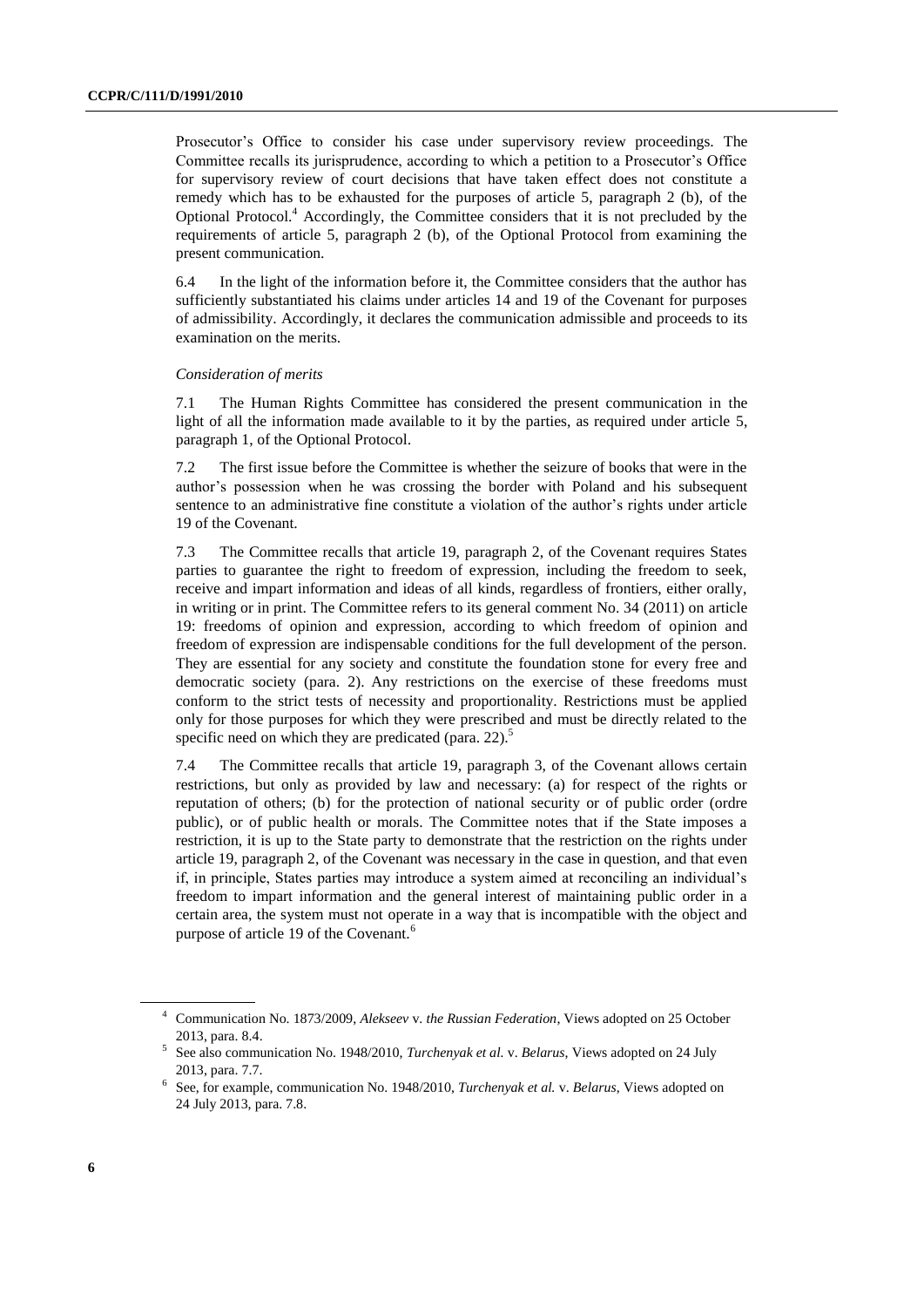7.5 The Committee further notes that the State party has not submitted its observations on the merits of the present communication nor any justification or reasons as to how, in practice, the mere possession of copies of the books in question would fall under one of the legitimate restrictions set out in article 19, paragraph 3, of the Covenant. The Committee observes that the national authorities have failed to explain why it was necessary to restrict the author's right to freedom to seek, receive and impart information in relation to respect of the rights or reputations of others or the protection of national security or of public order (ordre public), or of public health or morals.

7.6 In the circumstances, and in the absence of any information in that regard from the State party justifying the restriction for the purposes of article 19, paragraph 3, the Committee concludes that the author's rights under article 19, paragraph 2, of the International Covenant on Civil and Political Rights have been violated.

7.7 The Committee further notes the author's claim that he was not informed about the time and date of the administrative hearing, in violation of his rights under article 14, paragraph 1, of the Covenant. The Committee recalls that the Covenant provides for everyone to have the right to a fair and public hearing by a competent, independent and impartial tribunal established by law, and that the equality of arms is an indispensable aspect of the fair trial principle.<sup>7</sup> The Committee refers to its general comment No. 32 (2007) on article 14: right to equality before the courts and tribunals and to a fair trial, which states that courts must make information regarding the time and venue of oral hearings available (para. 28). The author claims that the letter informing him about the time and date of the hearing to take place on 17 October 2006 was delivered to him only on 27 October 2006. He also claims that the evidence that he obtained from the post office in that regard was ignored by the court when it examined his appeal. In those circumstances, and in the absence of any observations from the State party on that specific claim, the Committee decides that due weight must be given to the author's allegation. Accordingly, the Committee concludes that the author's rights under article 14, paragraph 1, of the Covenant have been violated.

8. The Human Rights Committee, acting under article 5, paragraph 4, of the Optional Protocol to the International Covenant on Civil and Political Rights, is of the view that the information before it discloses violations by the State party of the author's rights under article 14, paragraph 1, and article 19, paragraph 2, of the Covenant.

9. In accordance with article 2, paragraph 3 (a), of the Covenant, the State party is under an obligation to provide the author with an effective remedy, including reimbursement of any legal costs incurred by the author and the present value of the fine that he was required to pay, together with compensation<sup>8</sup>. The State party is also under the obligation to take steps to ensure that no similar violations occur in the future.

10. Bearing in mind that, by becoming a party to the Optional Protocol, the State party has recognized the competence of the Committee to determine whether there has been a violation of the Covenant or not and that, pursuant to article 2 of the Covenant, the State party has undertaken to ensure to all individuals within its territory or subject to its jurisdiction the rights recognized in the Covenant, and to provide an effective and enforceable remedy when a violation has been established, the Committee wishes to receive from the State party, within 180 days, information about the measures taken to give effect

<sup>7</sup> See, for example, communication No. 307/1988*, John Campbell* v. *Jamaica*, Views adopted on 24 March 1993, para. 6.4.

<sup>8</sup> See, for example, communication No. 1830/2008, *Pivonos* v*. Belarus*, Views adopted on 20 October 2012, para. 11; and No. 1785/2008, *Olechkevitch* v. *Belarus*, Views adopted on 18 March 2013, para. 10.